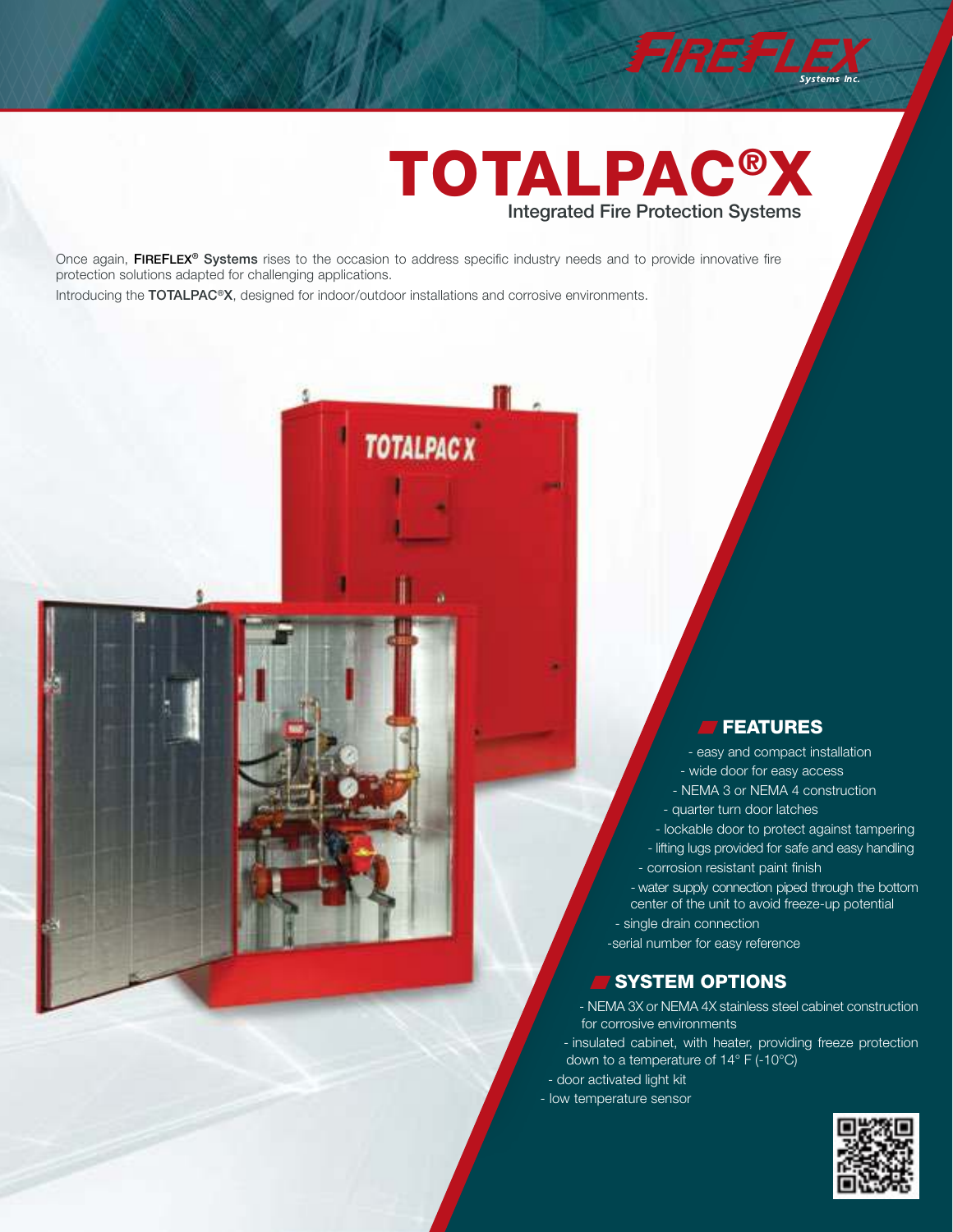## **TOTALPAC<sup>®</sup>X DESCRIPTION**

The TOTALPAC<sup>®</sup>X is available in the following system types:

standard preaction, **SUREFIRE<sup>®</sup>** preaction, deluge, all FIRECYCLE® III configurations, dry pipe and wet pipe integrated fire protection systems.

### NEMA 3\*

Enclosures constructed for either indoor or outdoor use to provide a degree of protection of the equipment inside the enclosure against ingress of solid foreign objects (falling dirt and windblown dust); to provide a degree of protection with respect to harmful effects on the equipment due to the ingress of water (rain, sleet, snow); and that will be undamaged by the external formation of ice on the enclosure.

### NEMA 4\*

Enclosures constructed for either indoor or outdoor use to provide a degree of protection of the equipment inside the enclosure against ingress of solid foreign objects (falling dirt and windblown dust); to provide a degree of protection with respect to harmful effects on the equipment due to the ingress of water (rain, sleet, snow, splashing water, and hose directed water); and that will be undamaged by the external formation of ice on the enclosure.

### NEMA 3X\*

Enclosures constructed for either indoor or outdoor use to provide a degree of protection of the equipment inside the enclosure against ingress of solid foreign objects (falling dirt and windblown dust); to provide a degree of protection with respect to harmful effects on the equipment due to the ingress of water (rain, sleet, snow); that provides an additional level of protection against corrosion and that will be undamaged by the external formation of ice on the enclosure.

### NEMA 4X\*

Enclosures constructed for either indoor or outdoor use to provide a degree of protection of the equipment inside the enclosure against ingress of solid foreign objects (windblown dust); to provide a degree of protection with respect to harmful effects on the equipment due to the ingress of water (rain, sleet, snow, splashing water, and hose directed water); that provides an additional level of protection against corrosion; and that will be undamaged by the external formation of ice on the enclosure.

### COMPARISON OF SPECIFIC NON−HAZARDOUS APPLICATIONS\*

| <b>Provides a Degree of Protection Against</b><br>the Following Environmental Conditions                            |  | <b>TYPE OF ENCLOSURE</b> |   |    |  |
|---------------------------------------------------------------------------------------------------------------------|--|--------------------------|---|----|--|
|                                                                                                                     |  | 3X <sup>a</sup>          | 4 | 4X |  |
| Incidental contact with the enclosed equipment                                                                      |  |                          |   |    |  |
| Rain, snow, and sleet                                                                                               |  |                          |   |    |  |
| Hose-down and splashing water                                                                                       |  |                          |   |    |  |
| Corrosive agents                                                                                                    |  | n                        |   |    |  |
| Ingress of solid foreign objects (Circulating or settling<br>airborne dust, lint, fibers, and flyings) <sup>b</sup> |  |                          |   |    |  |
| Ingress of solid foreign objects (Windblown dust, lint,<br>fibers, and flyings) <sup>b</sup>                        |  | г                        |   |    |  |

\* Reprinted from NEMA 250-2003 by permission of the National Electrical Manufacturer's Association.

## **AIR SUPPLY FOR CABINETS**

The automatic sprinkler piping is supervised by compressed air from a source installed inside or outside the cabinet. The air supply must be regulated. When the compressor option is selected (air supply style "A"), the motor must be sized to restore normal system air pressure within 30 minutes as per NFPA 13 requirements.

1. Air supply style "A": is used to supervise the sprinkler piping network of dry or preaction systems. This option includes an oilless piston-type air compressor with supervisory trim integrated into the TOTALPAC®X cabinet and factory piped to the system riser.

Air compressors have open, single-phase motors with internal thermal protection.

AVAILABLE IN 4 SIZES

| <b>HP</b>     | <b>VAC / Hz</b> |        |  |  |
|---------------|-----------------|--------|--|--|
| $\frac{1}{6}$ | 120/60          | 220/50 |  |  |
| $\frac{1}{3}$ | 120/60          | 220/50 |  |  |
| $\frac{1}{2}$ | 120/60          | 220/50 |  |  |
|               | 120/60          | 220/50 |  |  |
|               |                 |        |  |  |



AIR SUPPLY STYLE "A"

2. Air supply style "B": is provided with an air pressure maintenance device factory mounted and adjusted in the TOTALPAC®X cabinet and piped to the air inlet port of the unit. Used to supervise the sprinkler piping network of dry or preaction sprinkler systems when the external air supply (by tank-mounted air compressor, plant air or dry nitrogen cylinders) is provided by others.

> Note: the air supply must be restricted to ensure that it cannot replace air as fast as it escapes when a releasing device or sprinkler operates.



AIR SUPPLY STYLE "B"

**3. Air supply style "C":** is provided with an air pressure maintenance device factory mounted in the TOTALPAC®X cabinet. Used only for the pilot line of a pneumatically operated system.

4. Air supply style "D": is provided with an air supervisory switch and shut-off trim. Used for freezer application with external air supply and regulation.

#### a : these enclosures may be ventilated.

**b**: these fibers and flyings are nonhazardous materials and are not considered class III type ignitable fibers or combustible flyings.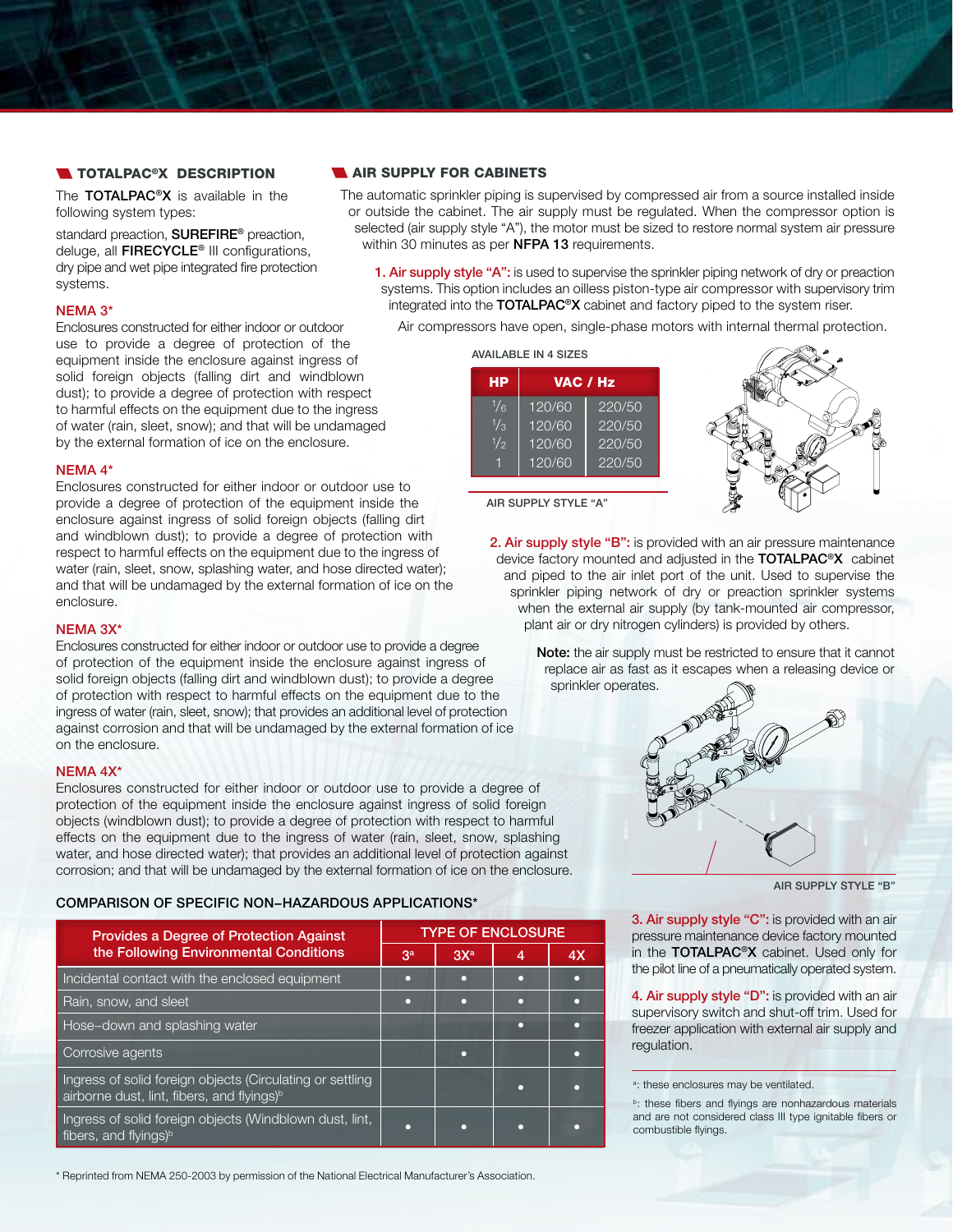# **TOTALPAC<sup>®</sup>X OPTIONS**

### HEATER OPTION

Heater option is recommended where ambient temperature can drop below 40°F (4.5°C). The cabinet's electric heater temperature cut-out point is set at 50°F (10°C). The heater option is equipped with a low temperature sensor that will activate a supervisory signal when temperature drops below 40°±5°F (4.5°±3°C).

Warning: TOTALPAC®X cabinet is rated to provide freeze protection down to a minimum temperature of 14°F (-10°C).

### LOW TEMPERATURE SENSOR

The low temperature sensor will close the normally open contact when the temperature drops below 40°F (4.5°C).

The sensor will automatically reset to its normal state when the temperature rises above 40°F (4.5°C).



Insulation is made on foam core 2" thick R13 and have a foil-faced sheathing board composed of a uniform closed cell polyisocyanurate foam core bonded on each side to a triminate foil facer. One side has a foil reflective facer and the other side has a non-reflective foil facer.

### LIGHT OPTION

- optional fluorescent enclosure light is available for all cabinet configurations

- remote door switch activates the light when the door is opened
- light option can be ordered in two supply voltage settings: 120Vac-60Hz 220Vac-50Hz

### SHUT-OFF VALVE OPTION

The riser shut-off valve option consists of a supervised butterfly valve which allows for a full flow trip test without flooding the system piping and a sight glass located on the main drain for visual indication of the water flow.